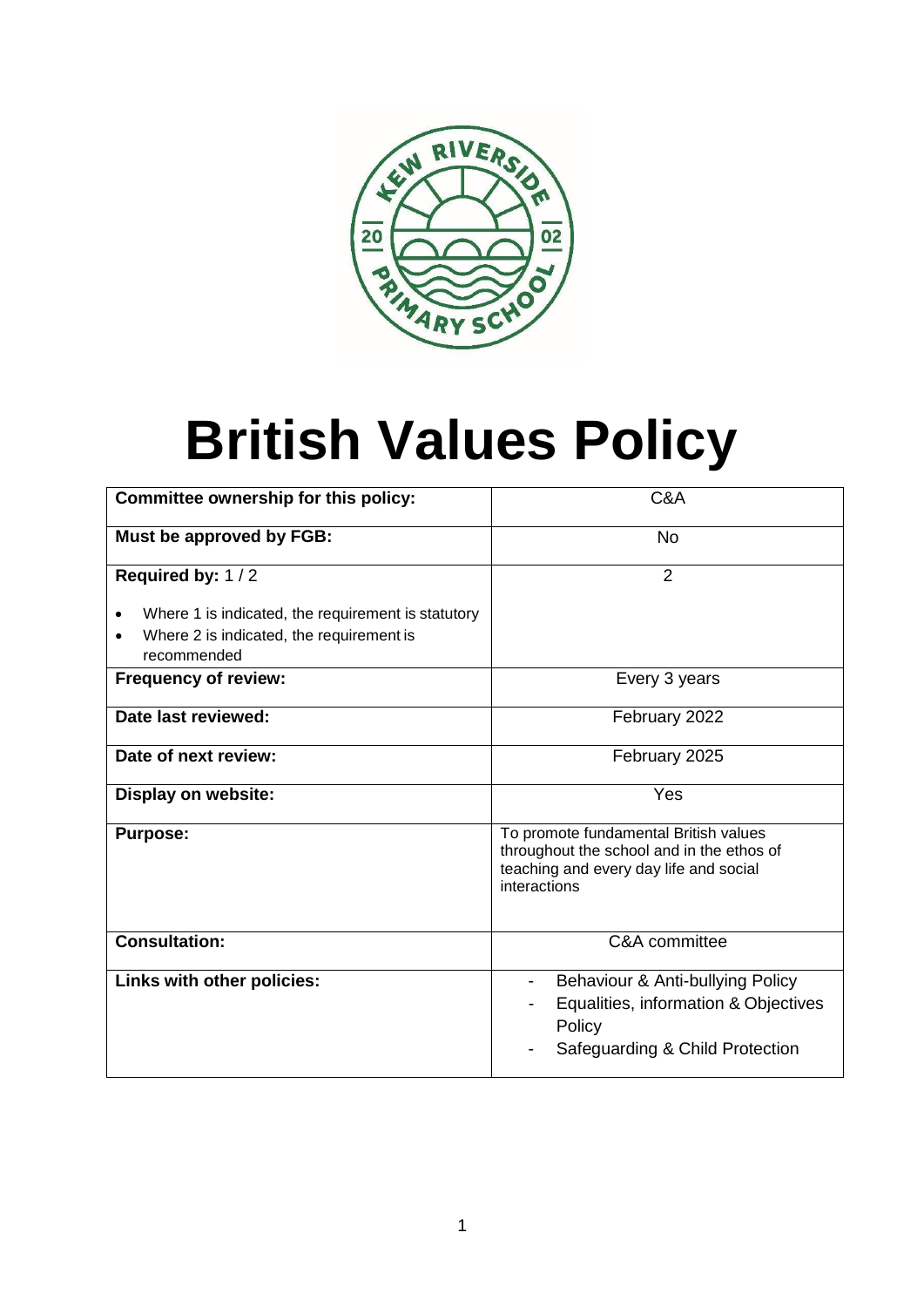## **Aims**

This policy sets out the four key areas within which the DfE has defined British values, and the ways in which Kew Riverside Primary School pupils learn and develop understanding of these areas, both through the curriculum, extra-curricular and other opportunities.

## **Introduction**

As of September 2014, the DfE requires all schools to promote the historical and current values that underpin the national identity known as being British. Within this, all schools are required to ensure that the curriculum actively promotes these fundamental British values. Kew Riverside Primary School is a multicultural community within which we celebrate pupils and cultures from all over the world. Alongside this, the school is keen to support all pupils in learning about and deepening their understanding of British values, culture and systems.

## **What is 'Britishness'?**

Fundamental British values are defined by the DfE as:

(a)**Democracy**: Respect for democracy and support for participation in the democratic process (b)**The rule of law**: Respect for the basis on which the law is made and applies in England

(c)**Individual liberty**: Support and respect for the liberties of all within the law

(d)**Mutual respect and tolerance**: Support for equality of opportunity for all and respect and tolerance of different faiths and religious and other beliefs

## **Principles**

- Actively promote the fundamental British values: democracy, the rule of law, individual liberty, and mutual respect and tolerance of those with different faiths and beliefs
- Prevent the promotion of partisan political views in the teaching of any subject in the school
- Take such steps as are reasonably practicable to ensure that where political issues are brought to the attention of pupils they are offered a balanced presentation of opposing views.
- The balanced presentation of opposing views applies while pupils are in attendance at school, while they are taking part in extra-curricular activities provided by, or on behalf of, the school, and in the promotion of those extra-curricular activities, whether they are taking place at the school or elsewhere.

We also want to promote principles that:

- Enable pupils to develop their self-knowledge, self-esteem and self-confidence
- Enable pupils to distinguish right from wrong and to respect the civil and criminal law of England
- Encourage pupils to accept responsibility for their behaviour, show initiative and understand how they can contribute positively to the lives of those living and working in the locality in which the school is situated, and to society more widely
- Enable pupils to acquire a broad general knowledge of and respect for public institutions and services in England
- Further tolerance and harmony between different cultural traditions by enabling pupils to acquire an appreciation of and respect for their own cultures
- Encourage respect for other people, paying particular regard to the protected characteristics set out in the Equality Act 2010
- Encourage respect for democracy and support for participation in the democratic process, including respect for the basis on which the law is made and applied in England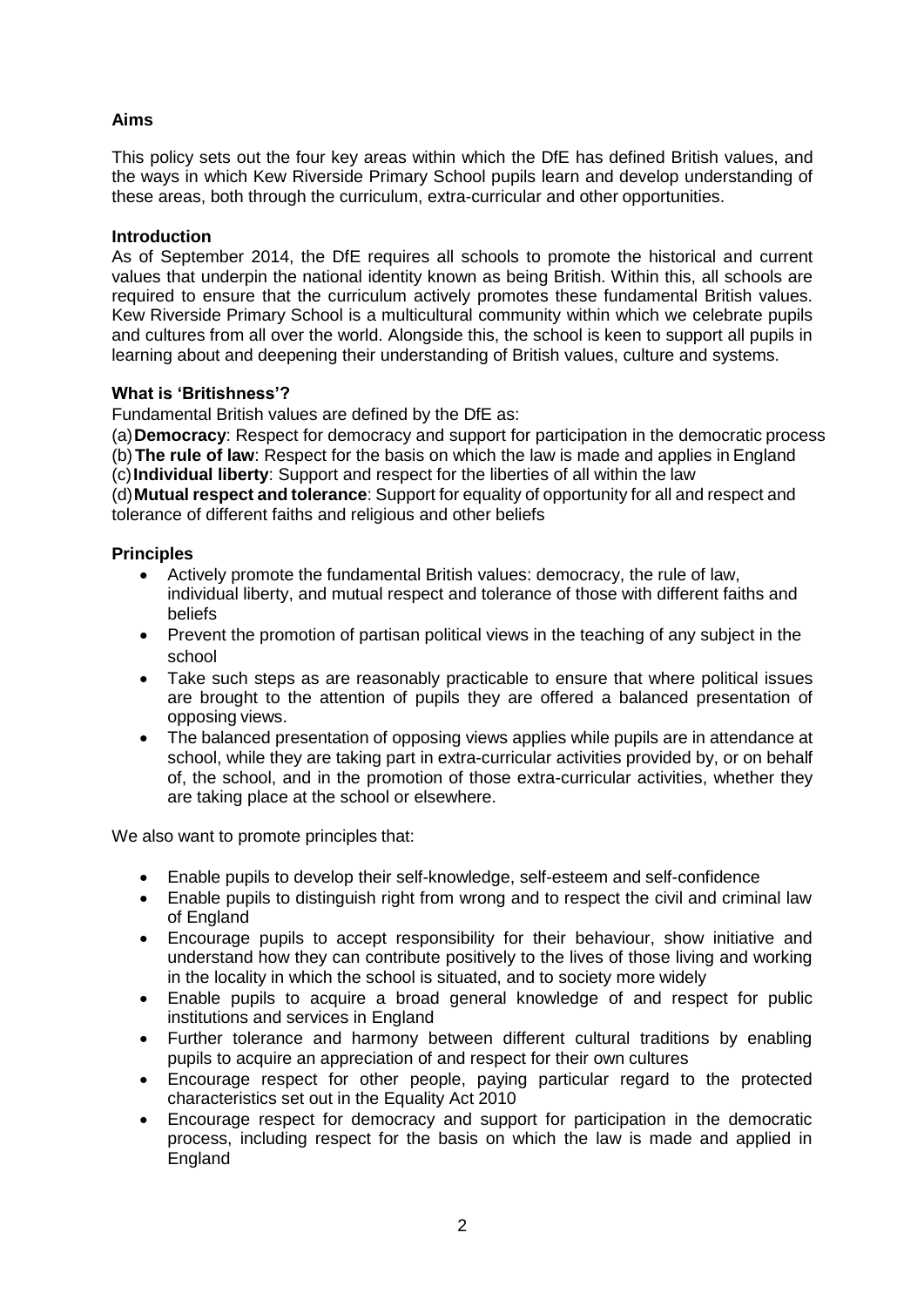## **British values: expectations for pupils**

- An understanding as to how citizens can influence decision-making through the democratic process
- An understanding that participation in elections by those opposed to democracy should be allowed by law, but the success of such candidates is undesirable for the well-being of society if it would lead to the end of democracy
- An understanding that bodies such as the police and the army can be held to account by the people, through the democratic organs of government
- An understanding that the freedom to hold other faiths and beliefs is protected in law, and an acceptance that other people having different faiths or beliefs to oneself (or having none) should not be the cause of prejudicial or discriminatory behaviour.

## **How do we actively promote British Values at Kew Riverside**

## **Primary School? Democracy**

- Provide pupils with a broad general knowledge of and promote respect for public institutions and services through lessons, Assemblies, speaker events and curriculum programmes.
- Use the Junior Leadership Team to teach pupils how they can influence decision making through democratic process
- Include information about the advantages and disadvantages of democracy and how it works in Britain and abroad through the PSHE, History, Geography, RE and English.
- Encourage pupils to be aware of injustice, perceived or real and think about ways in which this can be challenged through school processes or in the wider world, Charity Fundraising initiatives and awareness raising campaigns.
- Promoting fundamental British values policy
- Use Assemblies to explore themes relating to democracy in this country and around the world.

## **Rule of Law**

- Ensure school rules and expectations are transparent, clear and fair, available for all to consult and that they are used consistently across the different areas and age groups within the school.
- Help pupils to distinguish right from wrong through discussion and modelling positive behaviour
- Police visits are used to build links between and understanding of the local constabulary and their work to support the local community
- Help pupils to understand that the law and living under the rule of law is intended to protect individuals. Use opportunities in lessons to review understanding of the rule of law and its effects upon individuals and groups.
- Help pupils to understand that the law is to be respected through upholding and adhering to it as a community and to our own school rules.
- Use curricular opportunities to explore the differences between civil, criminal and religious law as they pertain to British and other societies.

## **Individual Liberty**

- Support all pupils to develop positive self-esteem, self-confidence and selfawareness and self-knowledge.
- Encourage pupils to assume responsibility for their own behaviour and acknowledge the effects it may have on others.
- Challenge stereotypes and promote individuality at every opportunity, modelled by staff and older pupils to set positive examples through the school.